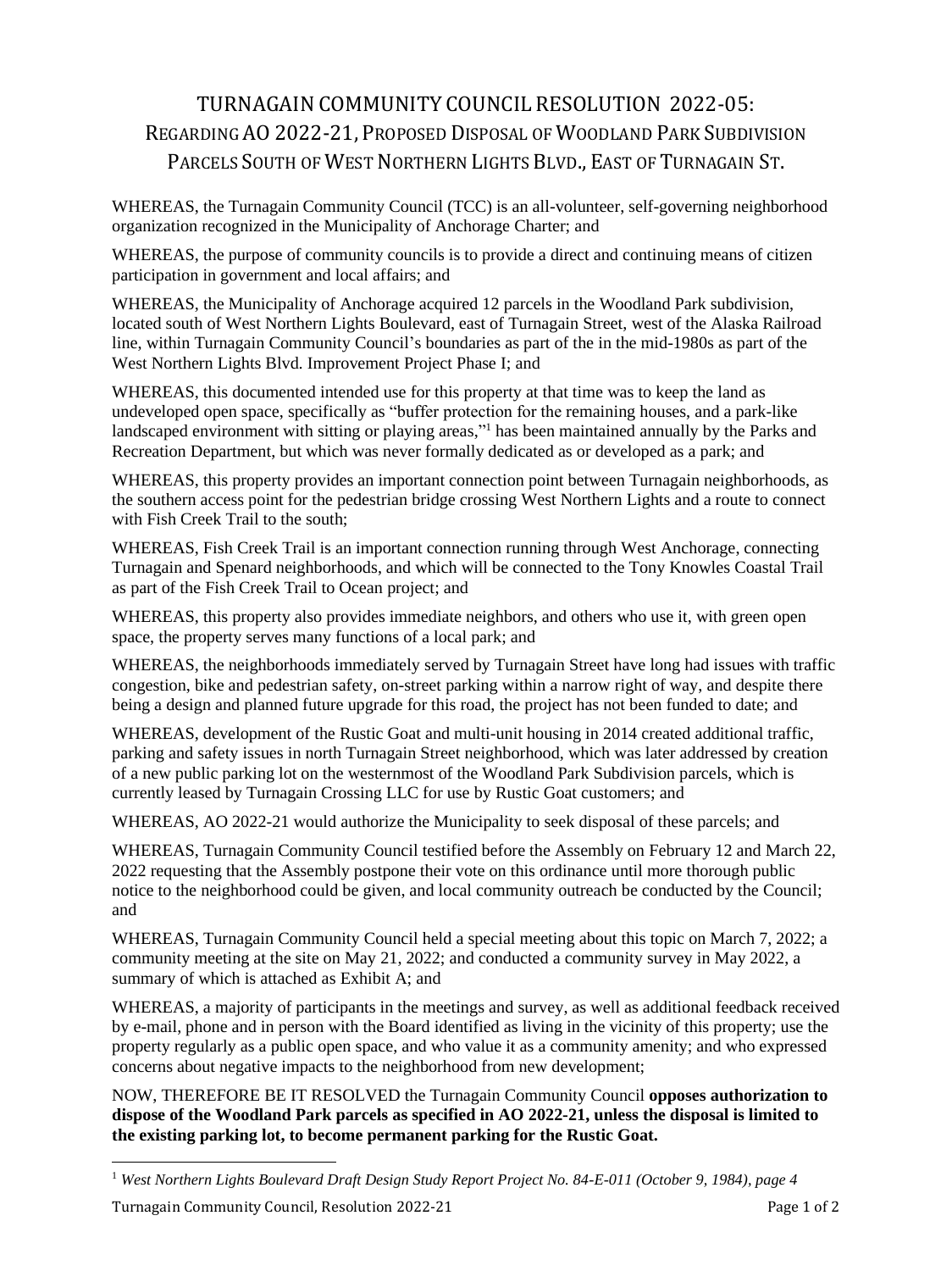BE IT FURTHER RESOLVED that Turnagain Community Council **requests that the Assembly amend AO 2022-21 as follows, to retain what the neighborhood values and address existing challenges that may be exacerbated by any future development proposed:**

- 1. Exclude the 4 parcels east of the Barbara Street right of way (Lots 1PA, 4PA, 5P and 6P), offering for sale only the lots 1Q-12Q; retain these parcels in public ownership, to be retained as open space and in future dedicated as a park.
- 2. If the lots east of Barbara Street are not excluded from the sale, retain public access via right of way or easement between the pedestrian bridge and Barbara Street, to permanently secure public access as an important connection point for the future Fish Creek Trail to Ocean to the north.
- 3. Require that the current owner of the Rustic Goat development, Turnagain Crossing LLC, be granted first right of refusal to purchase the westernmost lot containing the parking lot currently being leased by Rustic Goat for customer parking.
- 4. Require that the Muni complete a traffic study of existing conditions on Turnagain Street, from West Northern Lights Boulevard. to West 34<sup>th</sup> Avenue, and make this study available to the public and potential purchasers.
- 5. Require that the future owner of the property, whether a private entity or the Municipality, retain and continue maintaining the vegetative buffer and landscaping on the north side of the property adjacent to West Northern Lights.

RESOLUTION PASSED by the Turnagain Community Council on this 2<sup>nd</sup> day of June, 2022. Vote:  $\frac{9}{2}$  yes,  $\frac{0}{2}$  no,  $\frac{1}{2}$  abstain.

Anna Brawley, President Date Turnagain Community Council

June 2, 2022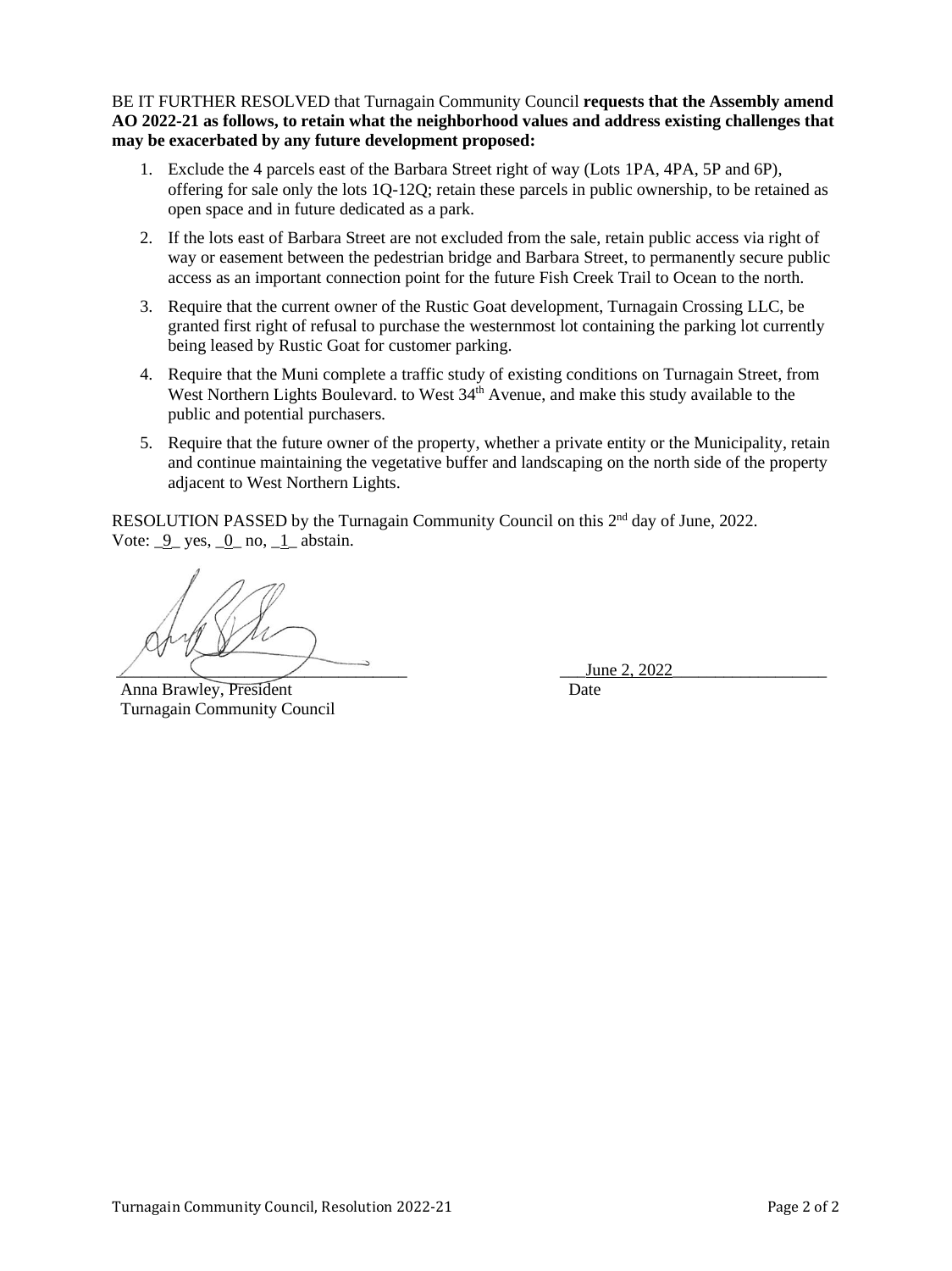#### *Community Outreach*: Disposal of Woodland Park Parcels, W. Northern Lights Blvd. & Turnagain St.

**Turnagain Community Council | TCC Resolution 2022-05, Exhibit A** 

#### Summary of Outreach

In March 2022, Turnagain Community Council (TCC) requested additional time before the Assembly makes a decision on whether to sell (dispose of) 7 parcels owned by the Muni in the Woodland Park subdivision. **TCC conducted community outreach**, targeting neighbors in the immediate area of the properties, who are most likely to use the land and would be most affected by future change in use.

TCC used three outreach methods; a summary of responses follows. Residents were encouraged to tell neighbors about the survey and meeting.

#### *Objectives*

- 1. Inform the community about the status, what is known and unknown, about the proposed sale
- 2. Collect feedback from the community about the land currently, as well as thoughts, preferences, ideas and concerns about possible future uses if the land is developed or changed.
- 3. Summarize themes and shared priorities of neighbors, to inform TCC's recommendation to the Assembly about what the neighborhood would like to see happen.

#### Community Meeting: May 21, 2022

TCC organized an **in-person community meeting** on a Saturday morning. **About 30 people attended**, although some did not stay for the full meeting. The group started onsite at the parcels, with an opportunity to observe and talk about the site. TCC provided an update on what is known about the

property, original intent when the land was cleared in the 1980s and developed as park, what has happened so far, and what may happen if the land is sold and developed.

The second half of the meeting was held at Turnagain Social Club, where small groups discussed the questions above and reported back themes.

#### Online Survey (Google): May 10-24, 2022

**The survey was open for 2 weeks**, advertised through the TCC e-mail as well as a QR code and link on the flyer for the May 21 meeting. **96 people responded**: 90% of responses within the Turnagain neighborhood overall, and about 60% said they live within a 5-minute walk of the property. Survey questions were open-ended response, the same ones discussed in the community meeting.

#### Other Outreach and Feedback

Since February, several people reached out by e-mail to share comments, or communicated with TCC board members. A few neighbors in the immediate area also took time to knock on doors, chat with their own neighbors, and encourage people to participate in the meeting and the survey, handing out flyers and sharing more information about the project.



Are you a resident in Turnagain?

● Yes, I live in Turnagain, close to this

or out of town.

property (a 5 minute walk or less). Yes, I live in Turnagain, but in another part of the neighborhood. No. but I live close by to Turnagain ( Westchester/South Addition, Spenard. Sand Lake, North Star, Midtown). No, I live in another part of Anchorage

96 responses

61.5%

29.2%

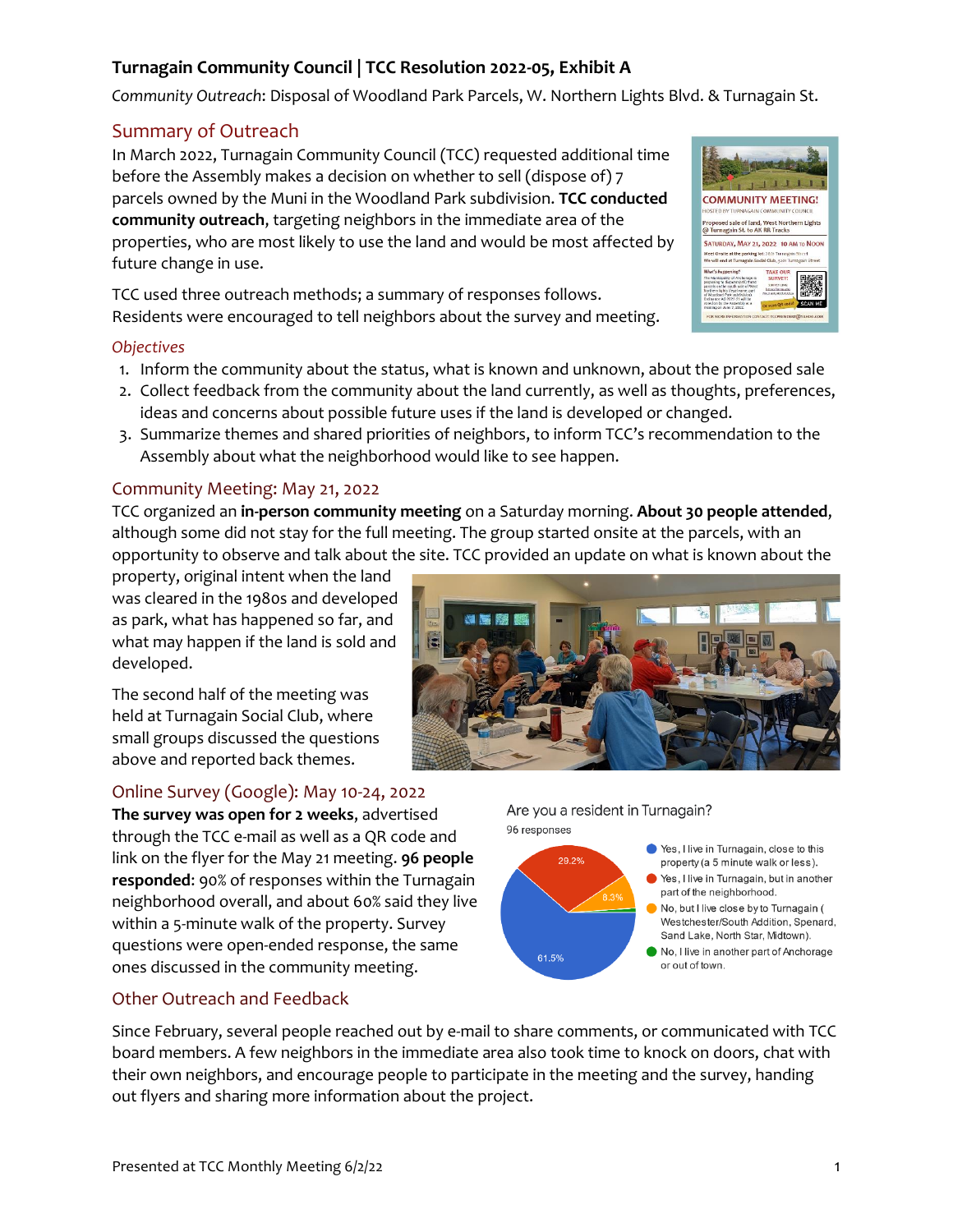*Community Outreach*: Disposal of Woodland Park Parcels, W. Northern Lights Blvd. & Turnagain St.

### What Did We Hear from Neighbors?

Many people use this land, primarily as an **access point in the neighborhood** to the pedestrian bridge, trails and other destinations. It is also a popular **place for dog owners** to walk or play with their dog outside. It is clearly well-used by many in the neighborhood as an **open grassy space**. Others reported not using the land at all, only passing through it, and/or seeing it as they drive past. Others only reported using the parking lot when visiting Rustic Goat.

**The clear majority of those who gave their views have concerns about future development at this site, and wish to see the land remain as green space**. Not only does the site provide green space that neighbors value highly, additional development in this area presents a number of challenges, outlined below, the top issue being traffic congestion. Other people who participated, including some who live in the immediate area, were open to the idea of development, especially small-scale housing that would be compatible with the existing neighborhood. Some were also open to the idea of a small-scale commercial space, but did not want to see the land developed with a strip mall, drivethrough or other intensive use.

Many people identified the **significant feasibility issues and constraints** that would need to be accounted for when determining whether a potential development is feasible at this site:

- **Address existing traffic congestion and road safety** issues on Turnagain Street, as well as potential increases in traffic from the development;
- **Address parking issues**, if the current parking lot is removed or changed to accommodate new development, as this fills an important parking need for Rustic Goat;
- **Manage access challenges**, such as the very narrow alley south of the land and limited space for circulating cars; and
- **Potential physical constraints** such as soil quality and stability, seismic concerns, steep slope and existing rights of way and easements.

Most who use this land as a park want to see the land **formally dedicated as a park** and **improved with park amenities**: ideas included lighting, benches, a dog park play area, playground, and other features. In particular neighbors identified the parcels east of the Barbara Street cul de sac as having significant value, and likely being less feasible to develop given their location and access points.



#### Summary: Survey Responses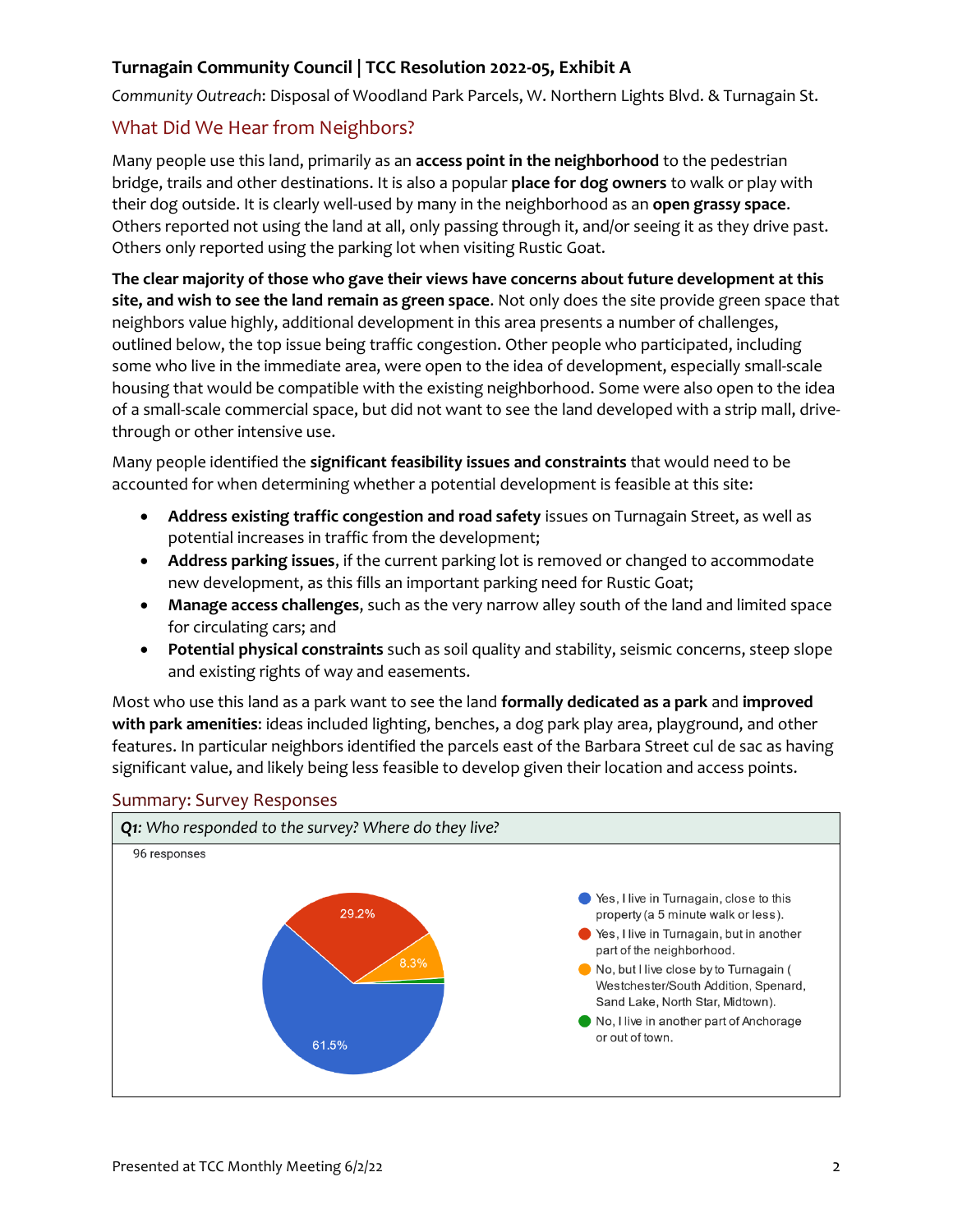*Community Outreach*: Disposal of Woodland Park Parcels, W. Northern Lights Blvd. & Turnagain St.

| Q2: "How do you interact with land currently?"          |              | Q3: "How do you see other people use it?"      |                |
|---------------------------------------------------------|--------------|------------------------------------------------|----------------|
| Q2: How do you interact with this land?                 | <b>TOTAL</b> | Q3: How do you see other people use the land?  | <b>TOTAL</b>   |
| Walk or bike through the property                       | 33           | Walk or exercise dog                           | 25             |
| Walk or play with dog                                   | 16           | No, don't see them using it                    | 24             |
| Use the pedestrian bridge (walk or bike)                | 14           | Yes, see them using it (unspecified)           | 21             |
| Enjoy open space/views/buffer area                      | 14           | Walk, run or bike through the property         | 21             |
| Picnic and/or spend time on grassy area                 | 12           | Play games: soccer, frisbee, kite flying, etc. | 13             |
| Don't use the property                                  | 11           | Children playing                               | 12             |
| Use parking lot (public lot serving Rustic Goat)        | 11           | Sit on grass, picnics, etc.                    | 11             |
| Walk or bike connection to other destinations or trails | 11           |                                                |                |
| Drive past the property                                 | 10           | Use the parking lot for Rustic Goat            | 8              |
| Walk, run or bike past the property                     | 10           | Open space, enjoy view                         | 8              |
| Child(ren) play here                                    | 8            | Use the pedestrian bridge                      | 7              |
| Play games here: frisbee, soccer, golf, etc.            | 7            | Loitering, drug use or problem behaviors       | 4              |
| Live nearby/can see this property from home             | 4            | Walk or bike to other destinations or trails   | $\overline{2}$ |
| Winter use: play in the snow, or mentions winter        | 4            | Cars or activity at cul de sac                 | $\overline{2}$ |

### *Q4: "If developed, what is important to keep?"*

| Q4: If developed, what is important to keep?      | <b>TOTAL</b> |
|---------------------------------------------------|--------------|
| Open space / park land                            | 58           |
| Path, trail or sidewalk / access across property  | 16           |
| Pedestrian bridge / access across Northern Lights | 15           |
| Parking lot (serving Rustic Goat)                 |              |
| <b>Trees and landscaping</b>                      | 11           |
| Buffer from Northern Lights / Railroad            | 10           |
| Nothing (would prefer development)                |              |
| Scenic view                                       |              |
| Memorial next to pedestrian bridge                |              |

### *Q5: "If developed, what would fit well here?"*

| Q5: If developed, what would fit well here?    |                |  |
|------------------------------------------------|----------------|--|
| Dedicate as a park                             |                |  |
| Mixed use: housing and retail/commercial       | 17             |  |
| Housing: unspecified                           | 15             |  |
| Keep part of property as open space or park    | 13             |  |
| Commercial: restaurant, coffee shop, etc.      | 10             |  |
| Commercial: retail                             | 10             |  |
| Keep as is (open space, no amenities)          | 7              |  |
| Landscaping and vegetation, buffer             | 7              |  |
| Housing: multi unit rental                     | 5              |  |
| Housing: affordable                            | 4              |  |
| Parking lot (generally and/or for Rustic Goat) | 4              |  |
| Housing: multi unit condos                     | 3              |  |
| Housing: single family                         | $\overline{2}$ |  |
| Housing: seniors/assisted living               | $\overline{2}$ |  |
| Fence along Northern Lights for safety         | $\overline{2}$ |  |
| Commercial: office                             | 1              |  |

| Develop park amenities:             | 12             |
|-------------------------------------|----------------|
| Playground equipment                | 11             |
| Picnic tables and/or shelter        | 9              |
| Sports: tennis, pickle ball, fields | 5              |
| Dog park                            | 4              |
| <b>Benches</b>                      | 3              |
| Paths and walkways                  | $\overline{2}$ |
| Bike amenities / pump track         | $\overline{2}$ |
| <b>Community Garden</b>             | $\overline{2}$ |
| Outdoor community gathering space   | $\overline{2}$ |
| Little free library                 |                |
| Skateboard park                     |                |
| Trash can / dog waste station       |                |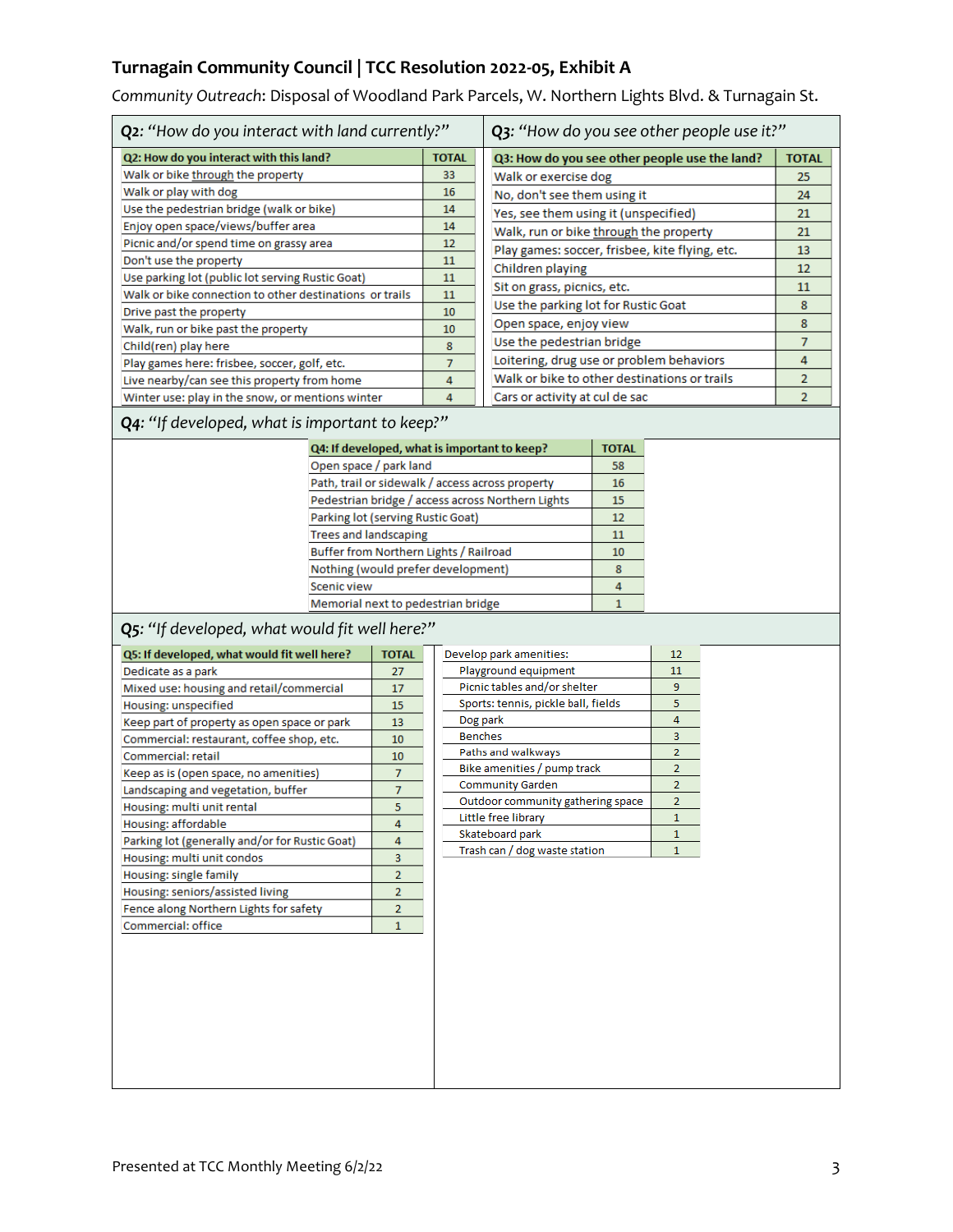*Community Outreach*: Disposal of Woodland Park Parcels, W. Northern Lights Blvd. & Turnagain St.

| Q6: "If developed, what would NOT fit well?"                         |                | Q7: "If developed, what concerns about<br>impacts? What should be avoided?" |                |
|----------------------------------------------------------------------|----------------|-----------------------------------------------------------------------------|----------------|
| Q6: If developed, what would NOT fit well here?                      | <b>TOTAL</b>   | Q7: Concerns about impacts, what to avoid                                   | <b>TOTAL</b>   |
| Housing: Multi-family or large-scale                                 | 26             | Traffic, congestion                                                         | 33             |
| Commercial: Retail or strip mall                                     | 18             | Loss of green space/open space                                              | 22             |
| Housing: any                                                         | 17             | Should be park, or stay as is                                               | 13             |
| Any development that creates traffic or parking issues               | 16             | Cheap or unattractive development                                           | 11             |
| Any development (leave as is, or as park)                            | 13             | Loss of public access (pedestrian bridge, paths, trail)                     | 10             |
| Commercial: any                                                      | 10             | Unsafe crossing at Turnagain St. (from R.G. to parking)                     | 9              |
| Tall or very large developments                                      | 9              | Not enough parking available                                                | 8              |
| Commercial: Car-oriented business (garage, gas station, drive thru)  | $\overline{7}$ | Narrow alley                                                                | 8              |
| None (any development is better than current)                        | $\overline{7}$ | None / no concerns                                                          | 6              |
| Park (should not have amenities)                                     | $\overline{7}$ |                                                                             |                |
| More parking lots (keep only existing parking)                       | $\overline{7}$ | Environmental and drainage impacts                                          | 6              |
| Housing: Cheap or low quality                                        | 5              | Loss of view (mountains)                                                    | 5              |
| Commercial: Alcohol (bar or liquor store) or marijuana establishment | 5              | Loss of public space                                                        | 4              |
| Industry: Manufacturing, construction, heavy equipment               | 5              | Impacts of not developing / opportunity cost                                | 4              |
| Anything that restricts access to trail/bridge                       | 5              | Noise and quietness                                                         | 4              |
| Full development on parcel (leaving no green space)                  | 4              | Attracts problem behaviors                                                  | 3              |
| Housing: Expensive or high quality                                   | $\overline{2}$ | Construction impacts, if developed                                          | 3              |
| Commercial: Adult-oriented business (book store, club)               | $\mathbf{1}$   | Unknown, depends on future plan                                             | 3              |
| <b>Commercial: Office</b>                                            | 1              | Emergency or hazard situations / access                                     | 3              |
| Unsafe walking/biking routes (road w/out sidewalks)                  | 1              | Snow removal                                                                | $\overline{2}$ |
| <b>Ball fields</b>                                                   | $\mathbf{1}$   | Should not be park, unsafe for kids / next to road                          | 1              |
|                                                                      |                | Interfering with Railroad tracks                                            | $\mathbf{1}$   |
|                                                                      |                |                                                                             |                |

### Summary: May 21 Meeting Themes

*Q1: Who attended the meeting? Where do they live?*

Of the people who attended, most live within a few blocks: the sign-in sheet shows people on 29<sup>th</sup> and 30<sup>th</sup> Avenues, Brookside Drive, Turnagain Street, Barbara Street. A few, including TCC regular participants, live in other parts of the neighborhood to the east, west and south.

*Q2: "How do you interact with this property currently? How have you seen others use it?"*

- Walk or bike over the pedestrian bridge (x5)
- Ride bike or walk through  $(x2)$
- Walk on park grounds (x2)
- Walk dog (*a few participants brought their dogs to the meeting while walking*) (x2)
- Use as access to Coastal Trail and other trails
- Play games: soccer, frisbee/disc throwing, water balloon fights
- Post-workout cool-down (stretching)
- Summer: used as park, winter: used as playground
- Have seen issues of loitering, drug use and discarded needles
- Able to access in wheelchair
- Flyfishing practice
- Skateboarding area
- "Like it because it's empty" not many amenities, has open space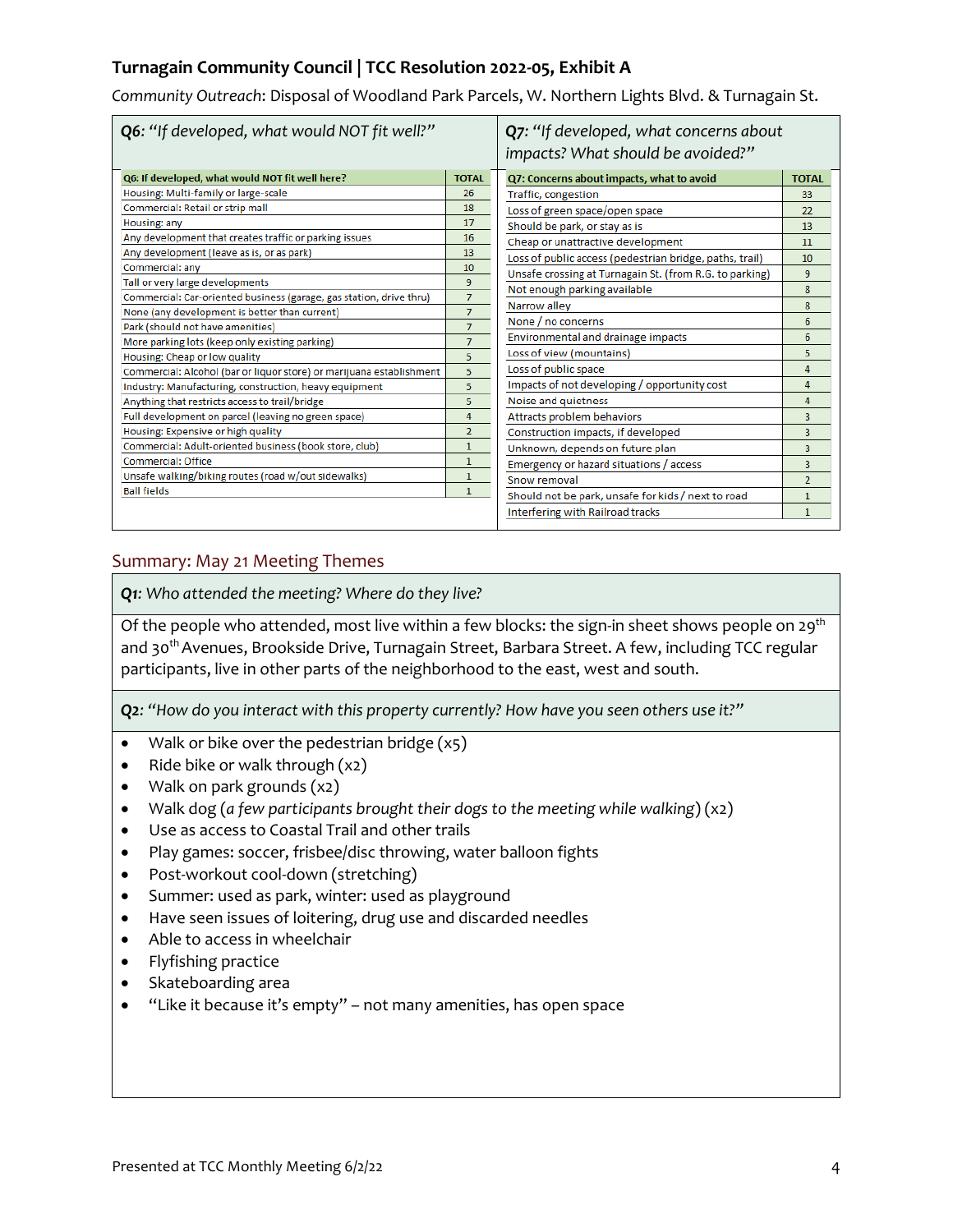*Community Outreach*: Disposal of Woodland Park Parcels, W. Northern Lights Blvd. & Turnagain St.

*Q3: "If this land is sold and developed, what is important to keep?"*

- Want to keep ~50% of land for park and green space, east of Barbara St. cul de sac (x2)
- Pedestrian overpass (x5)
- Keep green space! (x5) There is less open green space south of Northern Lights in this area
- View toward the mountains to the east rare in our area to have open view
- Keep bike and pedestrian trails
- Keep fire access (emergency turnaround at Barbara St) $(x_2)$
- Keep the trees and landscaping as buffer next to the road  $(x3)$
- Alley access (one way) (x2)
- Existing parking for Rustic Goat (x2) some favored keeping it as a lease

*Q4: "If this land is sold and developed, what could fit well here? What wouldn't fit?"*

### *(would fit)*

- Nothing new: don't change it!
- "Develop it as a park," amenities: playground equipment, benches, climbing structure (x4)
- "Small" housing development (x2)
- Add more parking: if it is private development and public use, parking for park users  $(x_2)$
- Dedicate a buffer next to Northern Lights (legal protection so that part is not developed)
- Building or site design that looks good in the neighborhood
- Mixed use: housing with small commercial or retail
- Something built by a nonprofit developer, like Cook Inlet Housing or Habitat
- Affordable housing: tiny homes, example: Strawberry Rd. Cottages (CIHA built, Sand Lake)

### *(would not fit)*

- No commercial  $(x_3)$
- No dense housing  $(x3)$  / "high rise apartments"
- No drive through businesses, fast food etc.
- No hotel, B&B, hostel or short-term stay use that brings a lot of traffic
- No treatment centers, rehab, halfway houses
- Building something on the eastern side toward railroad would be difficult, many constraints
- Traffic and access: alley is narrow, limited road access, Turnagain St. and Barbara St. are also narrow. Many more cars would not fit here.

*Q5: "What concerns about impacts to the site / surrounding area? What should be avoided?"*

- Already concerned about traffic on Turnagain St. (x4)
- Increase in traffic / more congestion at traffic light (x4)
- $\bullet$  Increase in noise  $(x_3)$
- Impacts of railroad noise on property
- Construction impacts ("2 years of dust and noise!")
- Decrease in sun access/sunlight, such as if property built to max height (3 stories)
- Concern about overuse: more people, and/or less area for public use
- Concerned a developer will "max it out" (build on all area)/sprawl by not leaving green space
- Snow removal and storage, especially where there is parking  $(x_2)$
- Need to relocate or address existing utilities that run across property (underground)